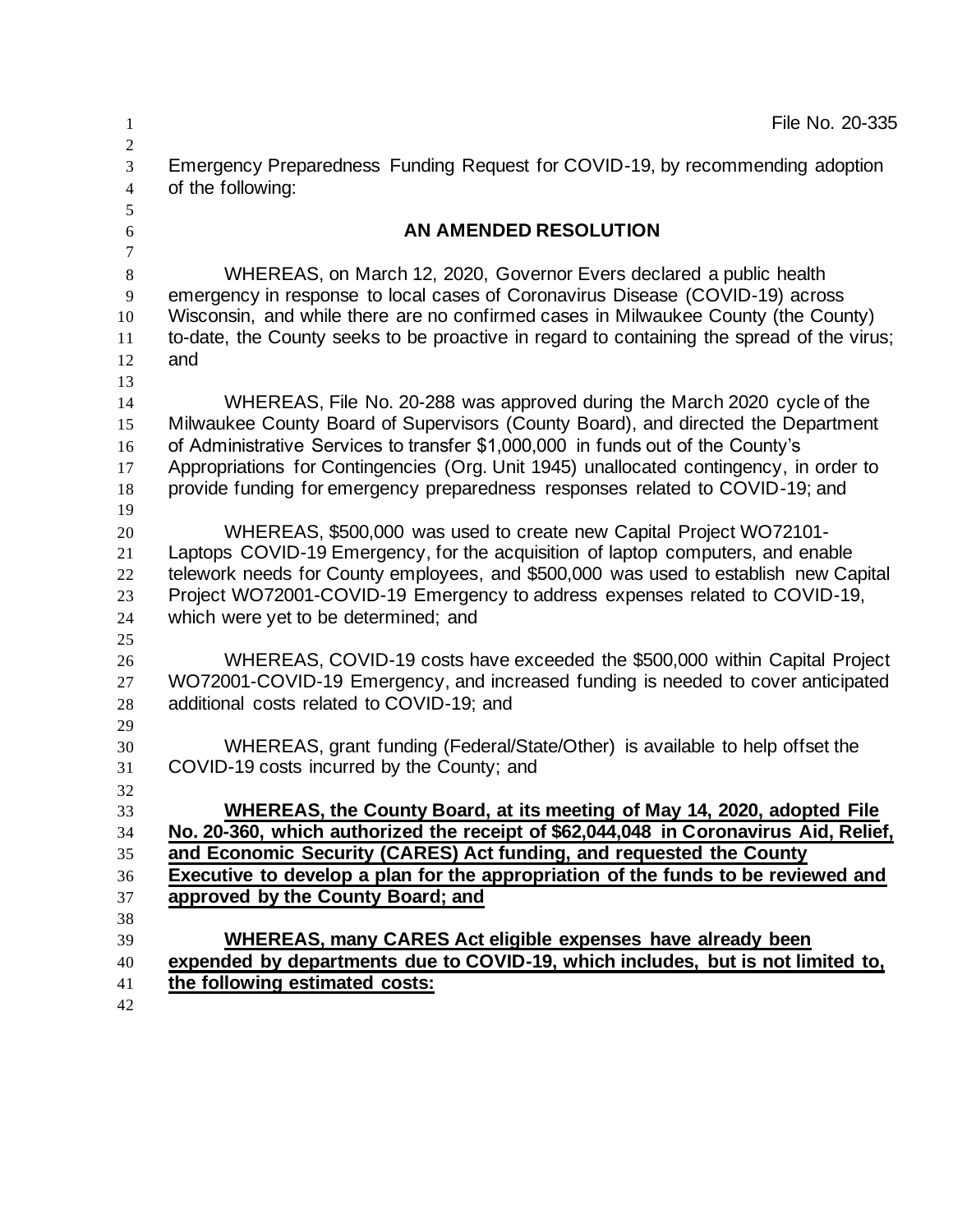| 43       |              | <b>Item</b>                                                                            | <b>Expense</b> |
|----------|--------------|----------------------------------------------------------------------------------------|----------------|
| 44       |              |                                                                                        |                |
| 45       | $\bullet$    | <b>Personal Protective Equipment, cleaning</b>                                         |                |
| 46       |              | supplies, and emergency operating costs                                                | \$3.1 million  |
| 47       | $\bullet$    | <b>COVID-19 sick time</b>                                                              | \$2.5 million  |
| 48       | $\bullet$    | <b>COVID-19 related work time</b>                                                      | \$550,000      |
| 49       | $\bullet$    | Laptops and technology for telework                                                    | \$500,000      |
| 50       | $\bullet$    | <b>Costs for Emergency Operations Center</b>                                           |                |
| 51       |              | and Unified Emergency Operations Center                                                | \$1 million    |
| 52       | $\bullet$    | Costs for pandemic pay premium                                                         | \$700,000      |
| 53       | $\bullet$    | <b>Medical Examiner costs for COVID-19</b>                                             | \$125,000      |
| 54       | $\bullet$    | <b>COVID-19 communications costs</b>                                                   | \$200,000      |
| 55       | $\bullet$    | Cost increases in House of Correction and Jail                                         |                |
| 56       |              | due to isolation and social distancing (costs                                          |                |
| 57       |              | expected to continue)                                                                  | \$2 million    |
| 58       |              |                                                                                        |                |
| 59       | <u>; and</u> |                                                                                        |                |
| 60       |              | WHEREAS, it is recommended by the Director, Office of Performance,                     |                |
| 61       |              | Strategy, and Budget, Department of Administrative Services (OPSB-DAS) and             |                |
| 62<br>63 |              | the Office of the Comptroller to place \$20 million of the CARES Act funding in a      |                |
| 64       |              | separate Org. Unit within DAS so that costs that have been incurred by various         |                |
| 65       |              | departments can be transferred to that funding and financial staff can keep track      |                |
| 66       |              | of the expenses and better project departmental budget variances; and                  |                |
| 67       |              |                                                                                        |                |
| 68       |              | WHEREAS, by establishing an initial appropriation of \$20 million in CARES             |                |
| 69       |              | Act funding (of the \$62 million), the request originally put forth in this resolution |                |
| 70       |              | to transfer \$2 million from Org. Unit 1945 - Appropriation for Contingencies to       |                |
| 71       |              | cover COVID-19 costs is no longer required; and                                        |                |
| 72       |              |                                                                                        |                |
| 73       |              | WHEREAS, File No. 20-288, adopted March 26, 2020, which authorized the                 |                |
| 74       |              | transfer of \$500,000 each to two new Capital Improvement Projects WO72101-            |                |
| 75       |              | Laptops COVID-19 Emergency, and WO72001-COVID-19 Emergency, can now be                 |                |
| 76       |              | covered with CARES Act funding, which will allow the \$1 million appropriation to      |                |
| 77       |              | be transferred back to the Appropriation for Contingencies; and                        |                |
| 78       |              |                                                                                        |                |
| 79       |              | WHEREAS, this process will allow OPSB-DAS to later report to the County                |                |
| 80       |              | Board the expenditures that were incurred that are recommended to be charged           |                |
| 81       |              | against the CARES Act funds for review and approval; and                               |                |
| 82       |              |                                                                                        |                |
| 83       |              | WHEREAS, the Committee on Finance and Audit, at its meeting of May 21,                 |                |
| 84       |              | 2020, recommended adoption of File No. 20-335 (vote 6-0) as amended; now,              |                |
| 85       | therefore,   |                                                                                        |                |
| 86       |              |                                                                                        |                |